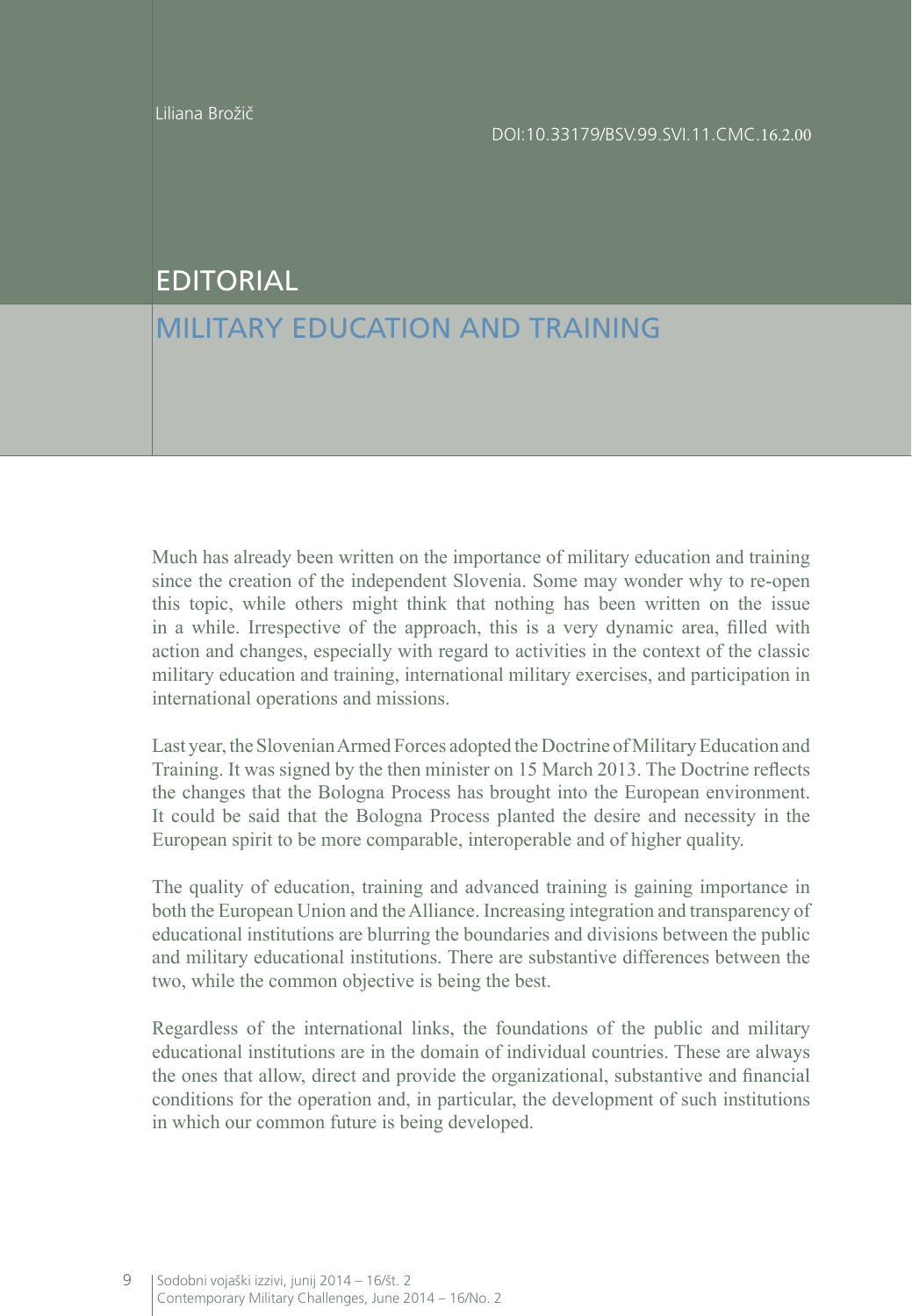It has been known for some time that there is a constant decrease in educational resources in the broadest sense, which is a reason more for increasing the quality of education and better utilizing the internal potentials.

What, therefore, is new in military education and training?

The future vision of military education in relation to the latest European trends in Romania and the Romanian Armed Forces is presented by **Olivian Stănică** in his paper titled *Global Success of "Europe 2020" – Remodelling Education Systems, Even Military Ones?*.

In his paper *Security Studies – Synthesis between Academy and Practice,* **Darko Trifunović**, Serbia, points to various conflict situations in the world and the ways to resolve them, building on the example of the "Arab Spring". The key quality issue is whether the education systems follow and include the latest knowledge acquired from practice.

The Macedonian approach to the development of the military education system is described by **Slavko Angelevski** and **Metodi Hadji-Janev** in their paper titled *Contemporary Challenges in Military Education – Macedonian Military Academy in the Context*. They claim that the redefinition of the role and responsibilities of the Military Academy "General Mihailo Apostolski" in Skopje was most affected by the dynamics of the transformation processes in the Alliance and Macedonia.

The Slovenian view of military education and training is presented by **Vinko Vegič** and **Stojan Zabukovec** who, in the paper titled *Officer Education: From Discussions on the Organization to the Consideration of Contents*, emphasize the importance of higher quality at all levels of military education and training. Particular focus is placed on the role and importance of quality providers.

**Miha Rijavec**, in his paper titled *Future of the Officer Career Development System in the Slovenian Armed Forces*, derives from the recent organizational changes in the Slovenian Armed Forces and proposes the introduction of several best practises from the British Army, which he believes would bring added value to the Slovenian officer career development system.

"Auftragstaktik" is a German term for the doctrine principles which are the product of the Prussian-German military school. In English, the term best suited to this expression is mission command. This prompted the writing of **Viktor Potočnik**, who addressed the topic in his paper titled *Auftragstaktik/Mission Command in the Slovenian Armed Forces*.

We hope that the content presented above contributes to the development of military scientific and professional thought. We particularly want to encourage all those who are interested in military topics. Perhaps, here and there, you sometimes think